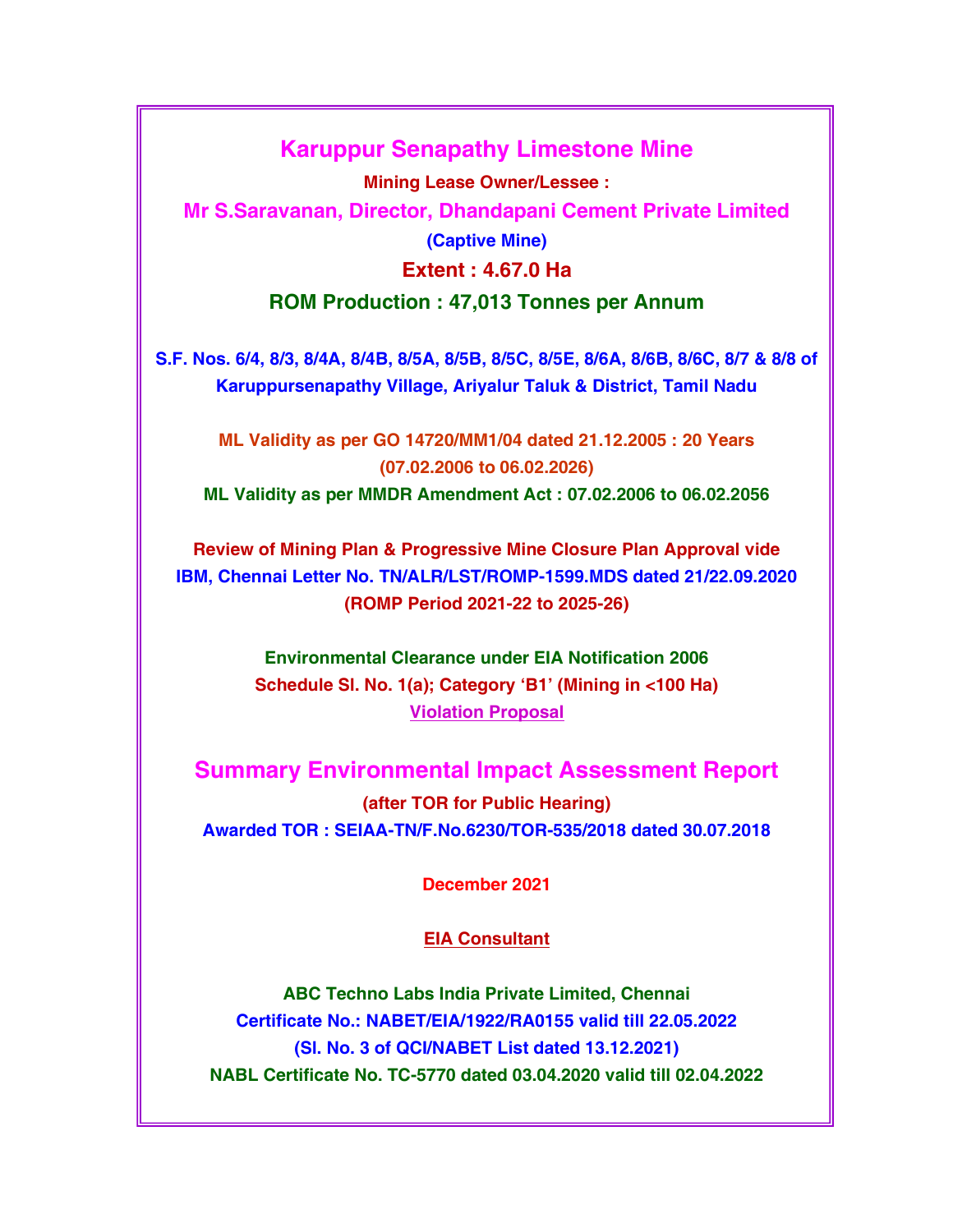# **2**

# Karuppur Senapathy Limestone Mine, Ariyalur District Lessee : Mr S.Saravanan, Director of Dhandapani Cement Private Limited Summary Environmental Impact Assessment

# 1.0 Introduction

# 1.1 Project Proponent

M/s. Dhandapani Cements Private Limited (DCPL) are operating a Cement Plant (900 TPD Cement production) at Thathamangalam Village near Mannachanallur in Trichy District. Shri.S.Subramanian, (Chairman) and Mr.S.Saravanan are the Directors of DCPL. Both of them and their Family Members are having Limestone Mines in Perambalur, Ariyalur and Trichy Districts which are Captive Mines to DCPL Cement Plant.

Mr.S.Saravanan, Director of DCPL is having Karuppur Senapathy Limestone Mining Lease over an extent of 4.670 Ha (own Patta Land) in SF Nos. 6/4, 8/3, 4A, 4B, 5A, 5B, 5C, 5E, 6A, 6B, 6C, 7 & 8 of Karuppur Senapathy Village, Ariyalur Taluk & District of Tamil Nadu State (Fig. 1.1). There is no Govt./Forest Land involved.

The Lease has been granted by the Director of Geology & Mining, Chennai vide Proceeding Rc. No. 14720/MM1/04 dated 21.12.2005 for 20 Years. The Lease Deed has been executed on 07.02.2006 and registered on 03.03.2006. The Mining Lease granted is valid from 07.02.2006 to 06.02.2026 which is valid till 06.02.2056 as per MMDR Amendment Act 2015. Mine has been commissioned in March 2006.

Present Review of Mining Plan (ROMP) & Progressive Mine Closure Plan has been approved by the Regional Controller of Mines, Indian Bureau of Mines (IBM), Chennai vide Letter No. TN/ALR/LST/ROMP-1599.MDS dated 21/22.09.2020 for the Period 2021-22 to 2025-26.

Opencast Mechanized Non-Conventional Method of Mining using Rock Breakers was adopted. No Top Soil and Over Burden generation was envisaged. No Waste Dump exists. Existing Mine Pit is 3.55 Ha with dimension of 220 (L)  $\times$  150 (W)  $\times$ 13 m (Depth). The Lessee's communication address is:

> Shri. S.Saravanan, Director, Dhandapani Cements Private Limited, 69, Ganapathy Nagar, Tiruvanai Kovil, Trichy -620 005. Tel. No. : 94892 01004 e-mail : dcplmaruthi@gmail.com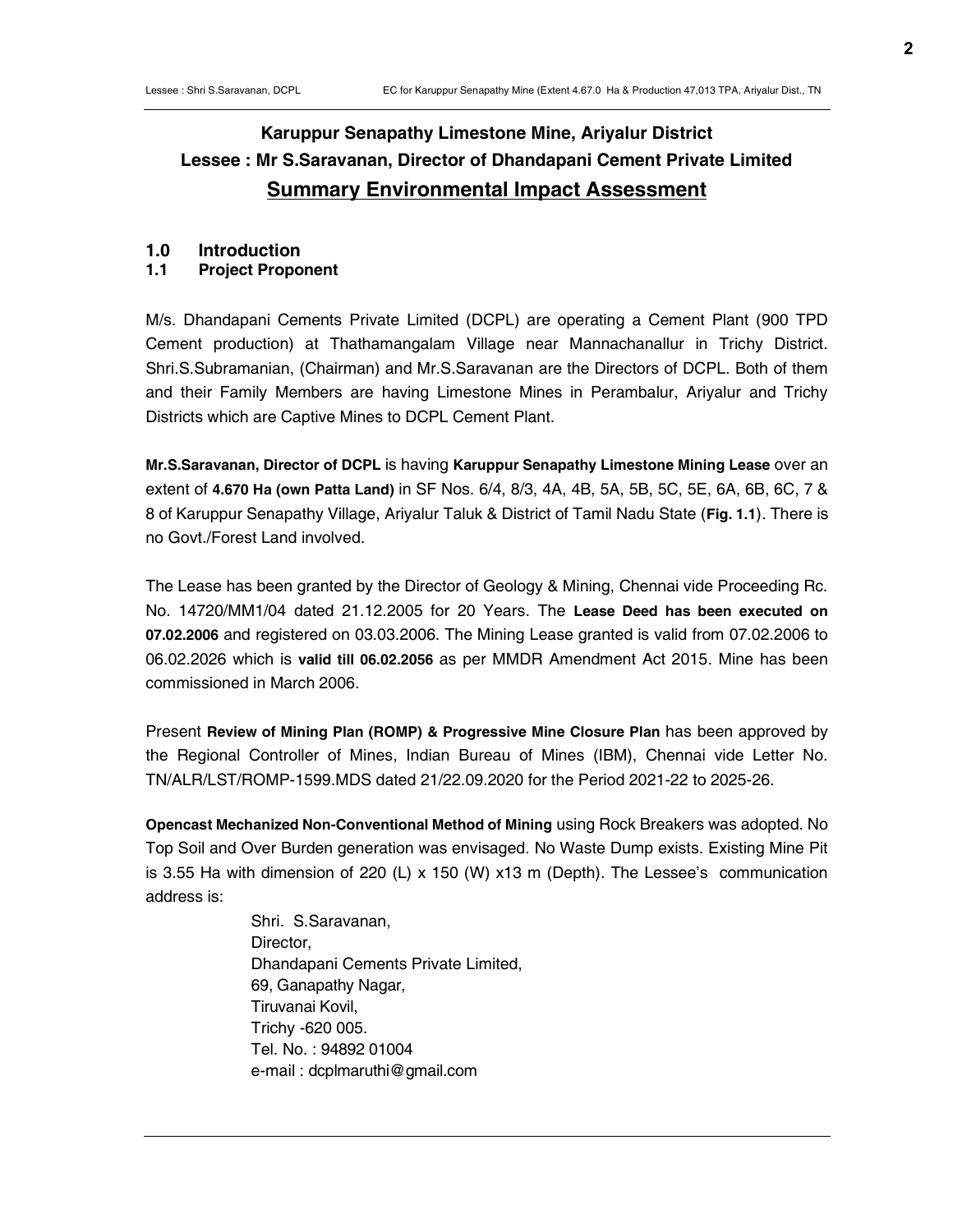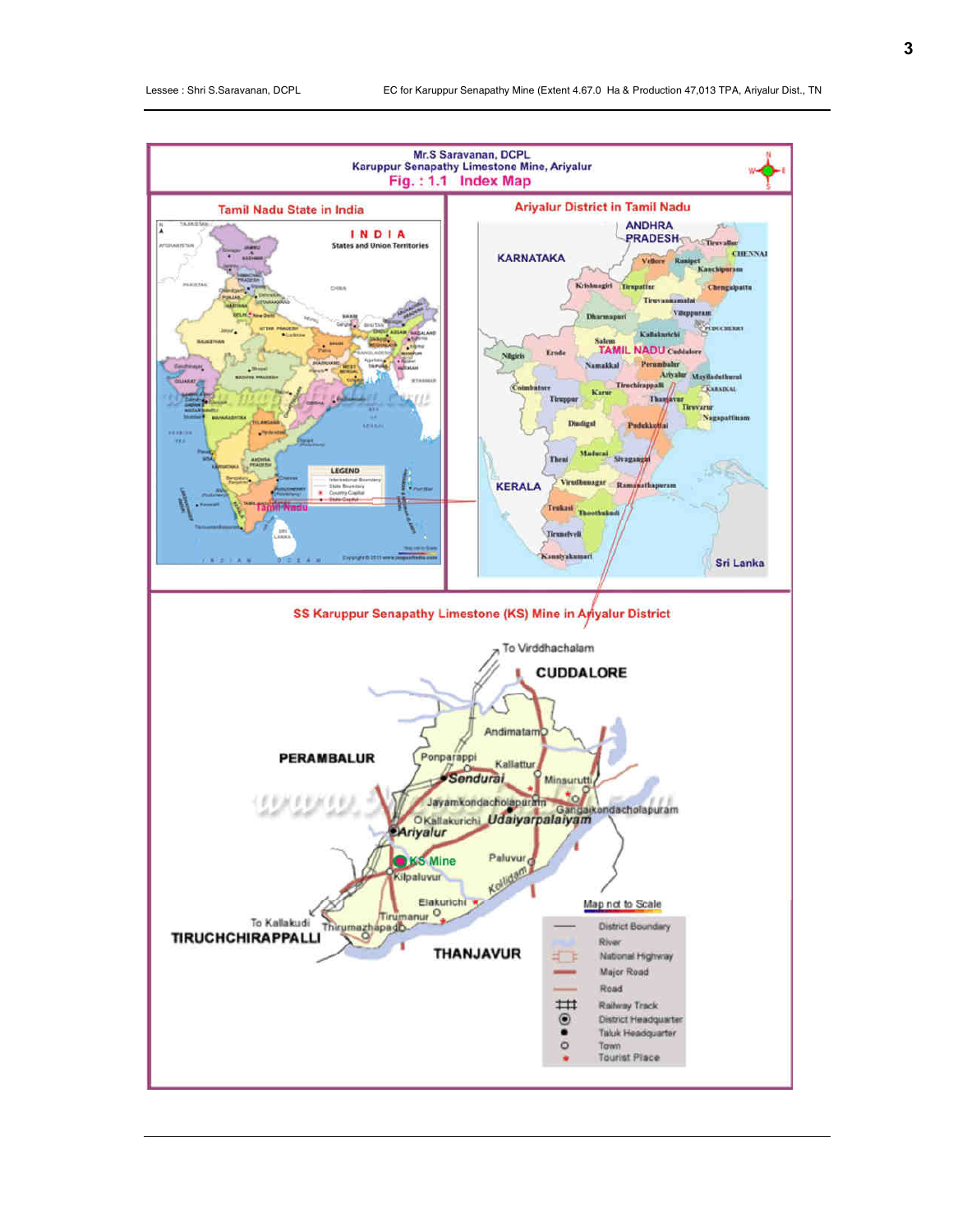#### 1.2 Project Profile

Karuppur Senapathy Limestone Mining Lease is located in an extent of 4.670 Ha in Karuppur Senapathy Village. The lease area is accessible from the National Highway (NH)-81 Trichy-Chidambaram Section. Drinking Water, rest shed, store room, public convenience and mines office are available in temporary structures in the Lease. Mine has been commissioned in March 2006. The Mine is now in Temporary Discontinuance from 20.02.2017 for want of EC. Assessed Total Mineable Reserves (111 Category) from this Mine is 6,47,392 Tonnes. ROM production from this Mine so far was 2,75,701 Tonnes (42.59% of total assessed Reserves) in 12 Years. Despatched quantity was 2,75,553.74 Tonnes and balance 147.26 Tonnes is in the Pit.

Mineable Reserves (111 Category) as on 06.08.2020 is 3,71,691 Tonnes. The planned production during ROMP Period is 1,47,571 Tonnes ROM (22.79%). Balance 2,24,120 Tonnes (34.62%) will be mined during the successive Plan/Scheme Periods. The balance Life of the Mine will be 9.8 Years or say 10 Years. The Layout/Surface Plan is given as Fig. 2.1.

The mining operation will be carried out by Non-conventional Mechanized Opencast Method of Mining (without Drilling & Blasting) by deploying Rock Breakers. The proposed maximum production from this Lease during ROMP Period is 47,013 Tonnes ROM. Ultimate pit depth will be 18 m BGL. There will be no Top Soil or OB generation till Conceptual Stage and there will be no Top Soil Dump and no OB Dump in the Lease Area. As the ground water-table fluctuates between 35-38 m below ground level (BGL) in the mine vicinity, Mining activities will not intersect the ground water-table. The Mine Profile during Operation Phase would be as follows:

| Mine Extent                                       |   | 4.670 Ha                                   |
|---------------------------------------------------|---|--------------------------------------------|
| Mine Pit Area-Conceptual                          | ÷ | 3.550 Ha                                   |
| Reserves (111 Category)                           | ÷ | 3,71,691 Tonnes ROM                        |
| Method of Mining                                  |   | Non-Conventional (no Drilling & Blasting)  |
| Proposed Production-Max.                          | ÷ | 47,013 TPA @ 160 Tonnes per day (TPD)      |
| <b>Top Soil/OB Quantity</b>                       |   | Nil (Also, no Dump in the Mine)            |
| Ore:OB Ratio-Conceptual                           | ÷ | 1:0                                        |
| No. of Working Days                               |   | 300                                        |
| Life of the Mine                                  |   | 10 years                                   |
| Pit Configuration-Conceptual:                     |   | $220 \times 150 \times 18 \text{ m}$ (d)   |
| <b>Bench Height</b>                               |   | 4 m; Bench Width: 6 m                      |
| <b>Bench Slope</b>                                |   | 60° (from horizontal)                      |
| Ultimate Pit Limit-Conceptual:                    |   | 18 m (BGL); Top RL 80 m & Bottom RL 62 m   |
| Ground Water-table at                             |   | 35 m BGL (Postmonsoon) & 38 m (Premonsoon) |
| Mining will not intersect the ground water-table. |   |                                            |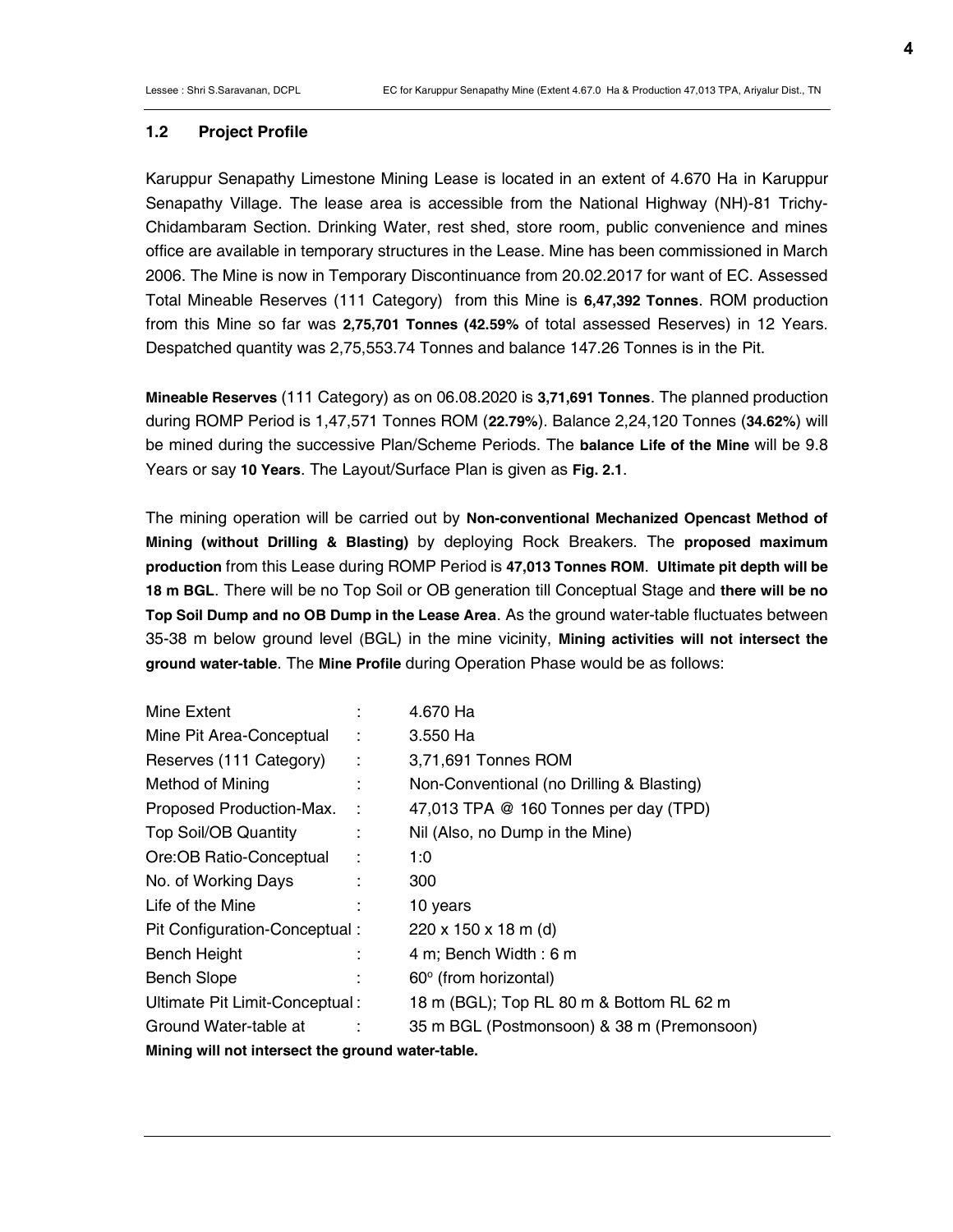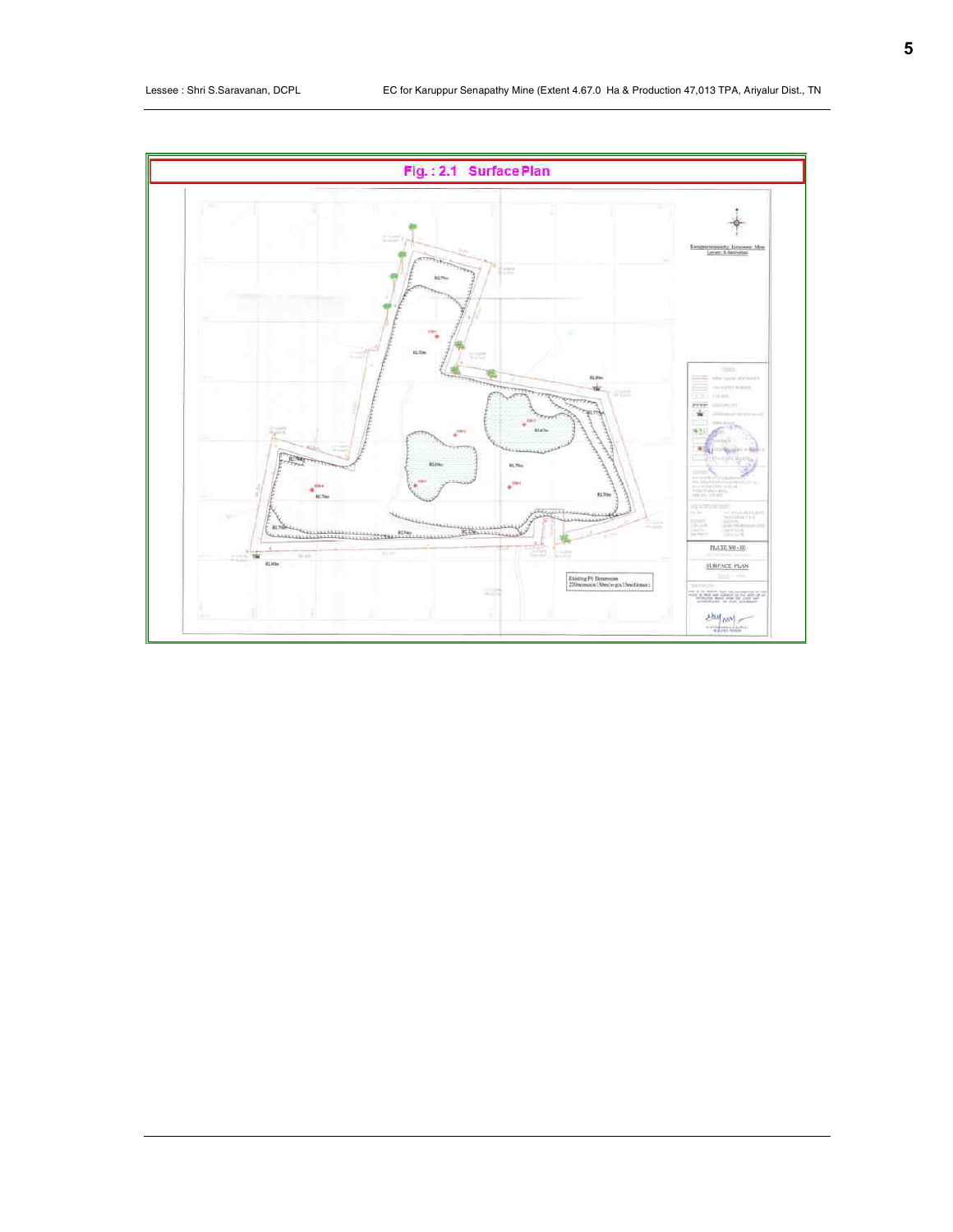'No prior Environmental Clearance (EC) is required for the Mines with <5 Ha Extent' in the context of the Ministry of Environment, Forest and Climate Change (MoEF&CC), Government of India Office Memorandum (OM) No. J-11013/182/2012-IA-II(M) dated 04.01.2013. However, the existing Mining Lease requires EC as per MoEF&CC Notification SO 141(E) dated 15.01.2016 under EIA Notification 2006. The mine leases which continue to operate without obtaining EC after 15.01.2016 shall be considered as Violation Cases.

The Lessee has operated Karuppur Senapathy Limestone Mine after 15.01.2016 till 31.07.2016 and produced 26,520 Tonnes of Limestone. Operating the Lease without EC is in VIOLATION. Accordingly, the Lessee has applied for EC to SEIAA-TN vide Online Proposal No. SIA/TN/MIN/24097/2018 on 11.04.2018 under Violation Category. The Proposal under Sl. No. 1(a), Category B1 was deliberated under Violation Category in the State Level Expert Appraisal Committee-Tamil Nadu (SEAC-TN) in its 114<sup>th</sup> Meeting held on 20.06.2018 and in 327<sup>th</sup> SEIAA-TN Meeting held on 30.07.2018. TOR has been awarded vide Letter SEIAA-TN/F.No.6230/TOR-535/2018 dated 30.07.2018 with Public Hearing for preparing the Environmental Impact Assessment (EIA) Report.

The EIA Report has been prepared and submitted as per awarded TORs with the Additional Chapter No. 13 for Ecological Damage Assessment, Remediation Plan and Natural Resource Augmentation & Community Resource Augmentation Plan and also as per the generic structure proposed in the EIA Notification 2006. The Summary EIA Reports (both in English and Tamil) along with Draft EIA Report are submitted for the Public Consultation & Public Hearing.

The EIA Consultant, M/s.ABC Techno Labs India Private Limited, Chennai has been accredited for various Sectors including Sector-1 (Mining Projects) for Category 'A' by the National Accreditation Board for Education & Training (NABET), Quality Council of India vide Certificate NABET/EIA/1922/RA 0155 with validity 22.05.2022 (Sl. No. 3 of QCI/NABET List dated 13.12.2021). ABC Techno Labs India Private Limited Laboratory is accredited by the National Accreditation Board for Testing and Calibration Laboratories (NABL) vide Certificate No. TC-5770 dated 03.04.2020 valid till 02.04.2022. The Lab is also recognised by MoEF&CC vide Letter F. No. Q-15018/04/2019-CPW dated 14.10.2019 with validity of 5 years.

Meanwhile, the Lessee has received the Demand Notice vide Rc. No. 132/G&M/2019 dated 20.08.2019 for Rs.1,21,69,560/-, 100% cost of Mineral for 26,520 Tonnes of Limestone excavated during the period 15.01.2016 to 10.01.2017 without EC. Accordingly, the Lessee has remitted Rs.1,21,69,560/- on 26/27.08.2021 vide TNTC9 Chalan through State Bank of India, Valajanagaram Branch, Ariyalur. All legal requirements will be complied by the Lessee during the EC Process. Also, the Mine will be operated only after obtaining all the Statutory Clearances.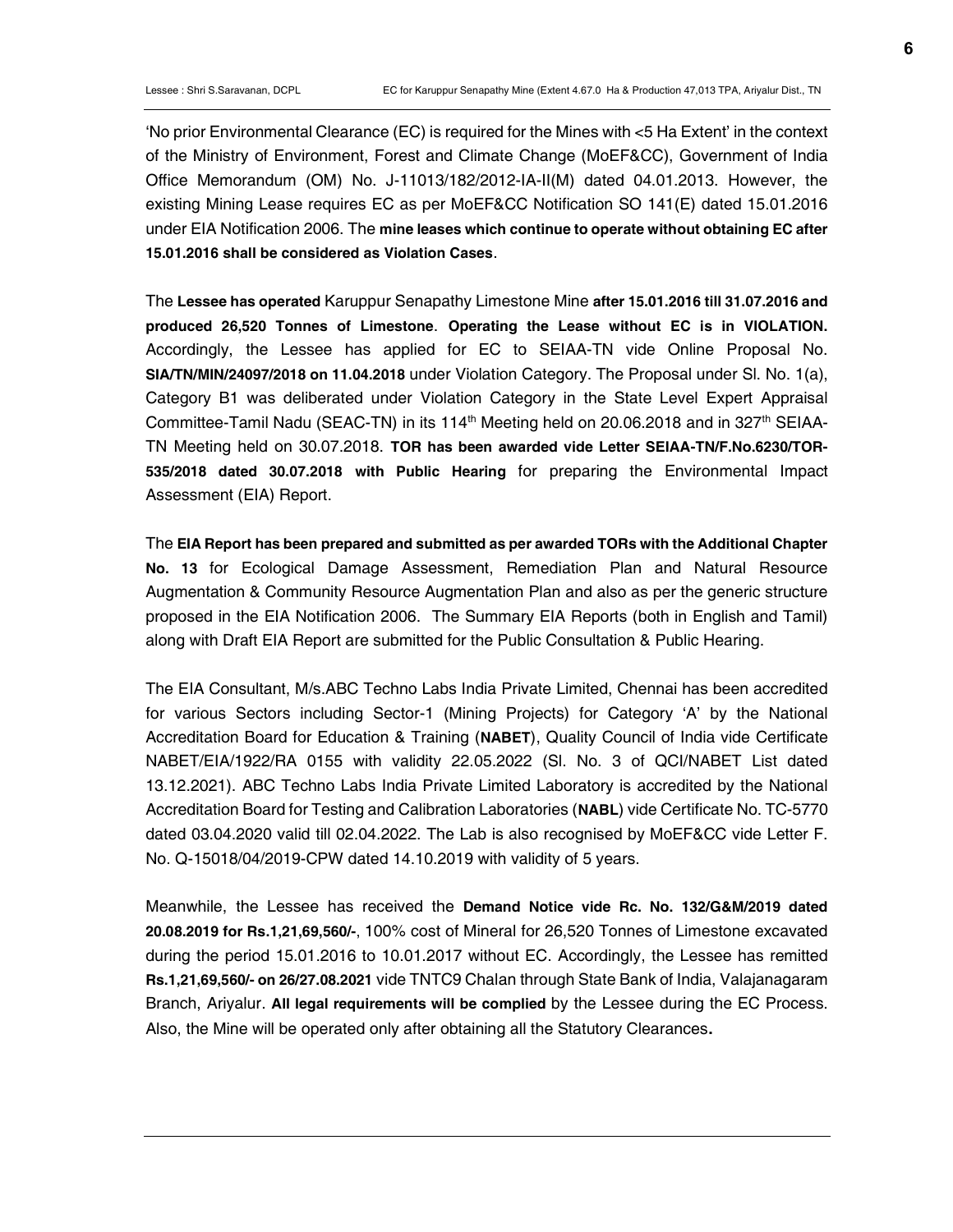#### 2.0 Description of the Environment

#### 2.1 Environmental Setting

ML Area falls in Survey of India Topo Sheet No. 58 M/4 and is located in-between 11°03'20.80"-11°03'30.00" N Latitude & 79°04'37.00"-79°04'48.30" E Longitude (Fig. 1.2). Notified Karaivetti Bird Sanctuary is at 7.8 km in SSW direction. Other than Karaivetti BS, there are no other Eco Sensitive Areas, National Parks, Wildlife Sanctuaries, Biosphere Reserves, Wildlife Corridors, Ramsar Sites, Tiger/Elephant Reserves, Reserved Forests, etc. (existing as well as proposed) within 10 km from the Site. There is an Archaeological/Fossil Museum at Varanavasi (1.8 km in NW).

There is no nallah/stream crossing at the Mine. There is no perennial river in the study area. Seasonal Marudaiyar River drains the area which flows at 2.6 km in northeast. There are small seasonal streams/nallahs flowing towards northeast and southeast so as to join Marudaiyar River. Kallar River (4.4 km in NE), Uppu Odai (8.5 km in east) and Ottan Odai (1.0 km east) are seasonal streams near the Mine.

NH-81 (Trichy-Chidambaram) runs at 0.75 km south. NH-136 (Thanjavur-Ariyalur Section) runs at 0.6 km in the west. Southern Railway BG Line (Villupuram-Ariyalur-Trichy Section) runs through Ariyalur at 10.0 km in NNW direction. Karaikkal Port is at 85 km (ESE) and Cuddalore Port at 105 km (NE) are the nearest Ports. Thus, CRZ Notification is not applicable to the Project. Trichy Airport (50 km, SW) is the nearest Airport.

Kilapaluvur is the nearest settlement at a distance of 1.5 km in southwest. Mela Karuppur (2.0 km. SE), Poyyur (2.9 km, NE) and Mallur (2.1 km, NNE), Varanavasi (3.0 km, N) are nearby villages/ settlements. The Taluk & District Head Quarters Ariyalur is at 7.3 km in north. Chettinad Cement Karuppur Kilapaluvur Limestone Mine (0.35 km in west) & Karuppur Senapathy Mine (0.25 km in SSE) and Vijay Cement Karuppur Senapathy Mine (0.1 km in east) are located adjacently. DCPL Authorities have two Lime Kankar Mining Leases nearby. Dalmia Periyathirukonam Mine (8.7 km, ESE), ICL, Periyathirukonam Mine (7.8 km, ENE), UltraTech Reddipalayam Mine (8.3 km, ENE), Ramco Cement Reddipalayam Mine (8.8 km, ENE), Chettinad Pudupalayam Mine (8.7 km, NE), Ramco Pudupalayam Mine (9.0 km, NE), Ramco Kattupiringium Mine (8.5 km, NE), TAMIN Kattupiringium Mine (8.7 km, NE), Dalmia Periyanagalur-A&K Mines (9.7 km NNE), etc. are major Limestone Mines in the Study Area.

Chettinad Kilapaluvur Cement Plant is at 1.0 km in the west. UltraTech Cement Plant, Reddipalayam (11.0 km, NE), TANCEM Cement Plant, Kallankurichi (9.7 km, NNE), Ramco Govindapuram Cement Plant (12.5 km, N) and Dalmia Tamaraikulam Cement Plant (13.5 km, NNE) are the major Cement Plants within 15 km Radius Area. The Limestone Mines belong to these Cement Plants and others are located within 15 km radius from the ML Area. Kothari Sugar Plant is located at 5.0 km in south. Chettinad Arungal Mine is at 3.9 km in SSE.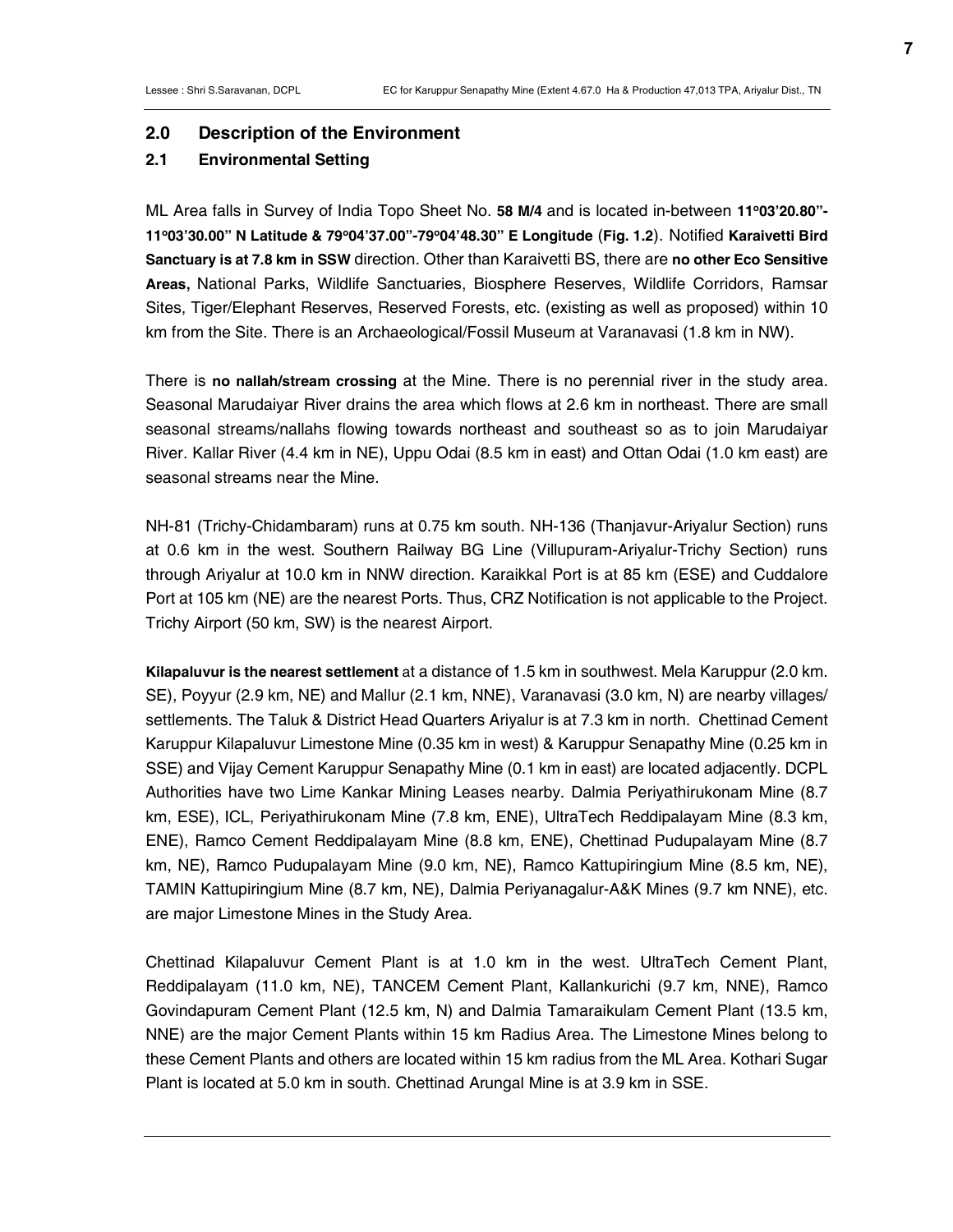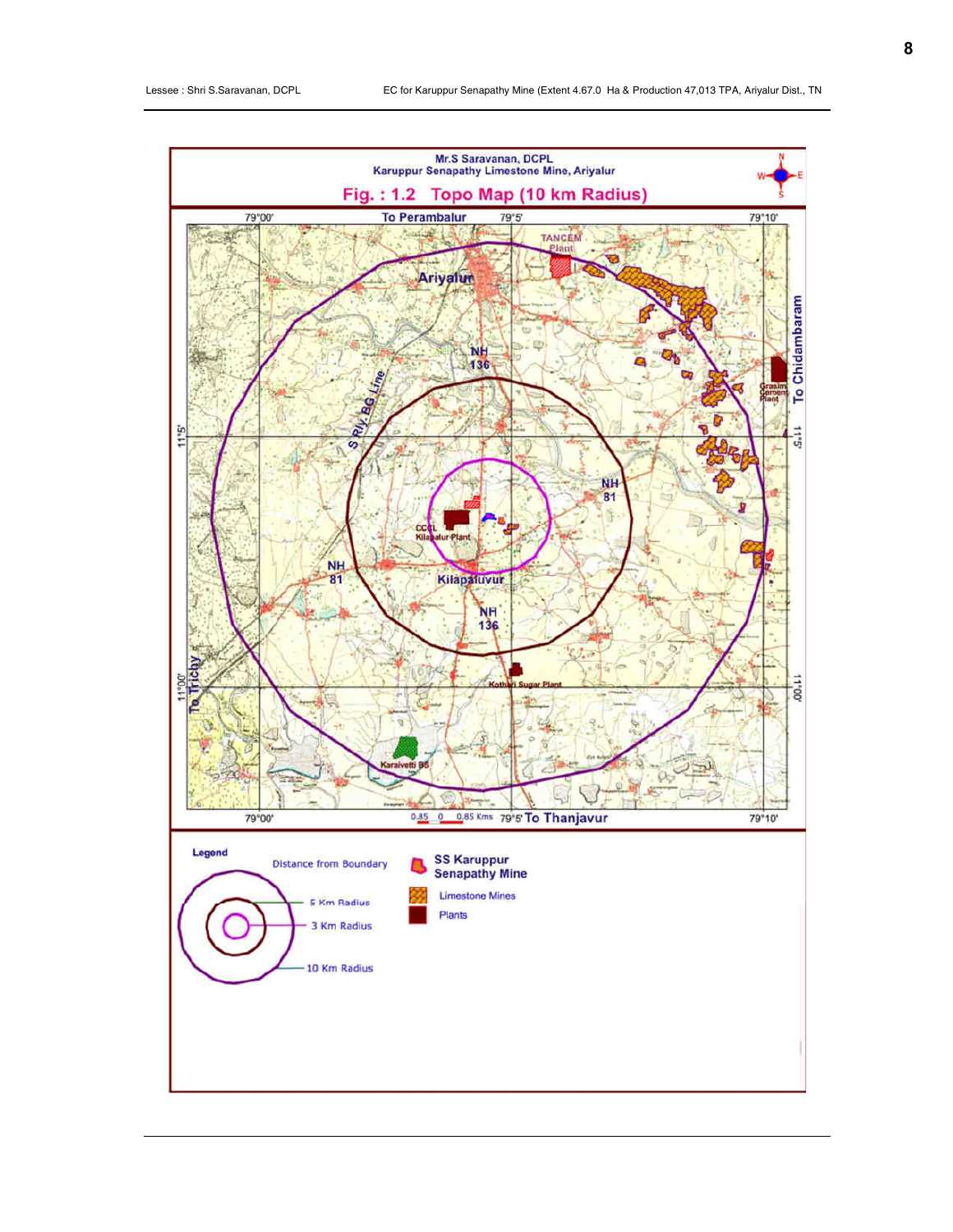#### 2.2 Baseline Environmental Status

The study area of 10 km radius (from boundary) (Fig. 3.1) has been considered for assessing the baseline environmental status. The monitoring stations were selected in such a way that the baseline environmental data reflects the Cumulative Impact of existing Mines and Industries in the Study area. The Project Area does not fall in Critically Polluted Industrial Clusters listed by CPCB. Considering the environmental setting of the project, project activities and their interaction, environmental regulations and standards, following Environmental Attributes have been included in EIA Study.

- Site specific Micro-meteorological Data from Lease Area for a Season.
- Ambient Air Quality Monitoring at 10 locations for all 12 parameters as per Revised NAAQ Norms.
- Noise Level Measurements at all air quality monitoring station once in the season.
- Water Quality Monitoring grab sampling of Surface Water (8 locations) and Ground Water (9 Locations) including existing Pit Water - once in the Season.
- Soil Quality Monitoring at 5 locations once in the Season.
- Land Use Pattern based on recent available Satellite Imagery.
- Biotic Attributes for : Flora & Fauna in Core & Buffer Zones.
- Socio-Economic Profile, based on 2011.

The summary of baseline status is given in Table 2.1.

#### Table : 2 .1 Environmental Baseline Status

Period : Dec. 2019-Feb. 2020

| <b>Envl. Component</b> | <b>Main Parameters</b> | <b>Minimum</b> | <b>Maximum</b> | Mean | <b>Desirable</b><br><b>Norms</b> |
|------------------------|------------------------|----------------|----------------|------|----------------------------------|
|                        | PM <sub>2.5</sub>      | 10             | 48             | 23.0 | 60                               |
| Ambient Air Quality,   | <b>PM10</b>            | 15             | 71             | 39.4 | 100                              |
| $\mu$ g/m <sup>3</sup> | SO <sub>2</sub>        | 6              | 23             | 11.9 | 80                               |
|                        | <b>NOx</b>             | 6              | 27             | 14.2 | 80                               |
| Ambient Noise,         | Leg-Day                | 41.7           | 47.2           | 44.4 | 55                               |
| dB(A)                  | Leg-Night              | 40.1           | 44.1           | 42.0 | 45                               |
| <b>Surface Waters</b>  | TDS, mg/l              | 230            | 470            |      | 500/2100                         |
| <b>Ground Waters</b>   | TDS, mg/l              | 230            | 540            |      | 500-2000                         |
| Soil Status            | EC, mmhos/cm           | 1.21           | 1.65           |      | $0.2 - 0.5$                      |
|                        | <b>SAR</b>             | 2.16           | 2.76           |      | <5                               |

Legend : PM2.5-Particulate Matter size less than 2.5 um; PM10- Particulate Matter size less than 10 um; SO2-Sulphur dioxide; NOx-Oxides of Nitrogen; Leq-Day & Leq-Night - Equivalent Noise Levels during Day & Night Times; TDS-Total Dissolved Solids; EC-Electrical Conductivity & SAR-Sodium Absorption Ratio.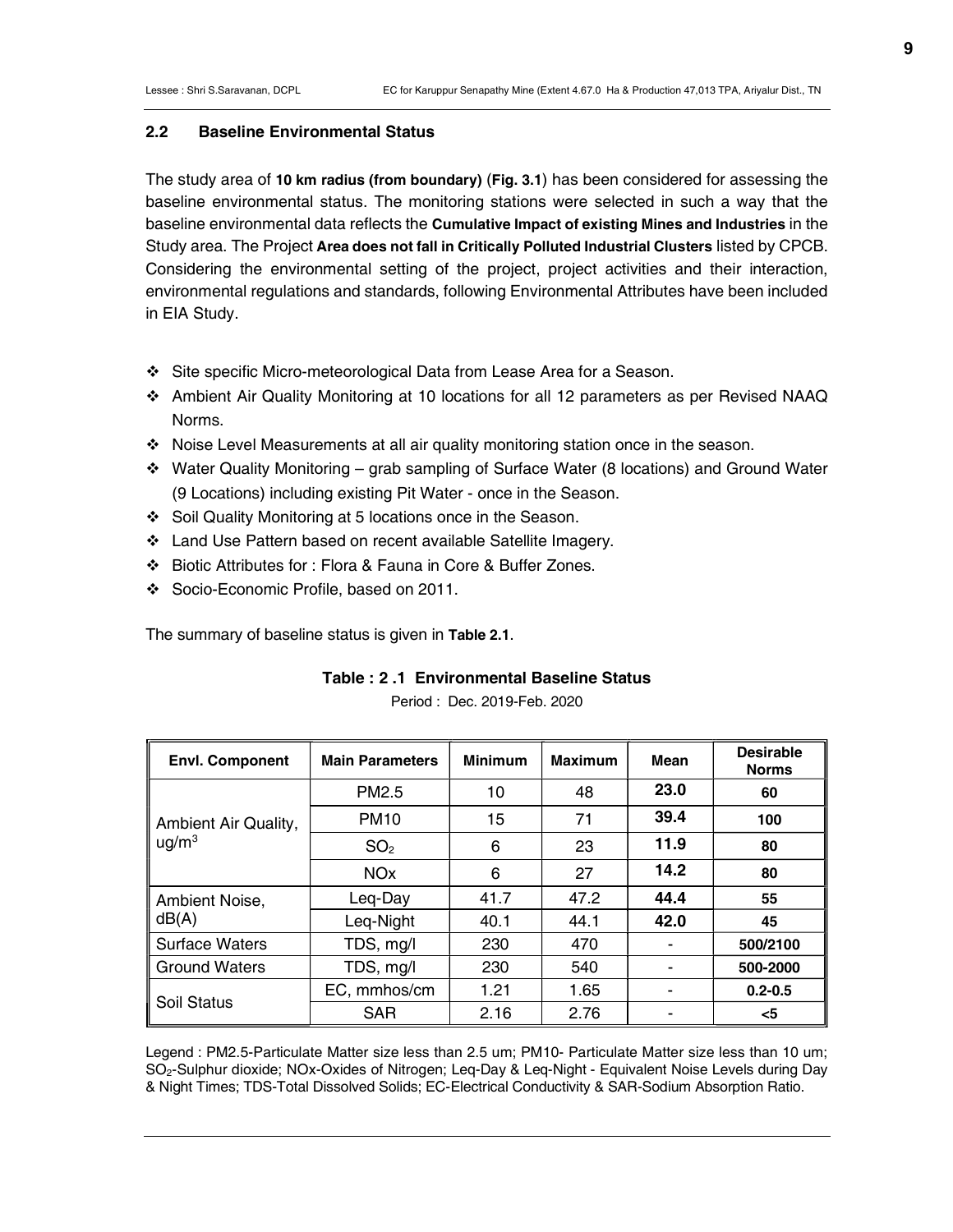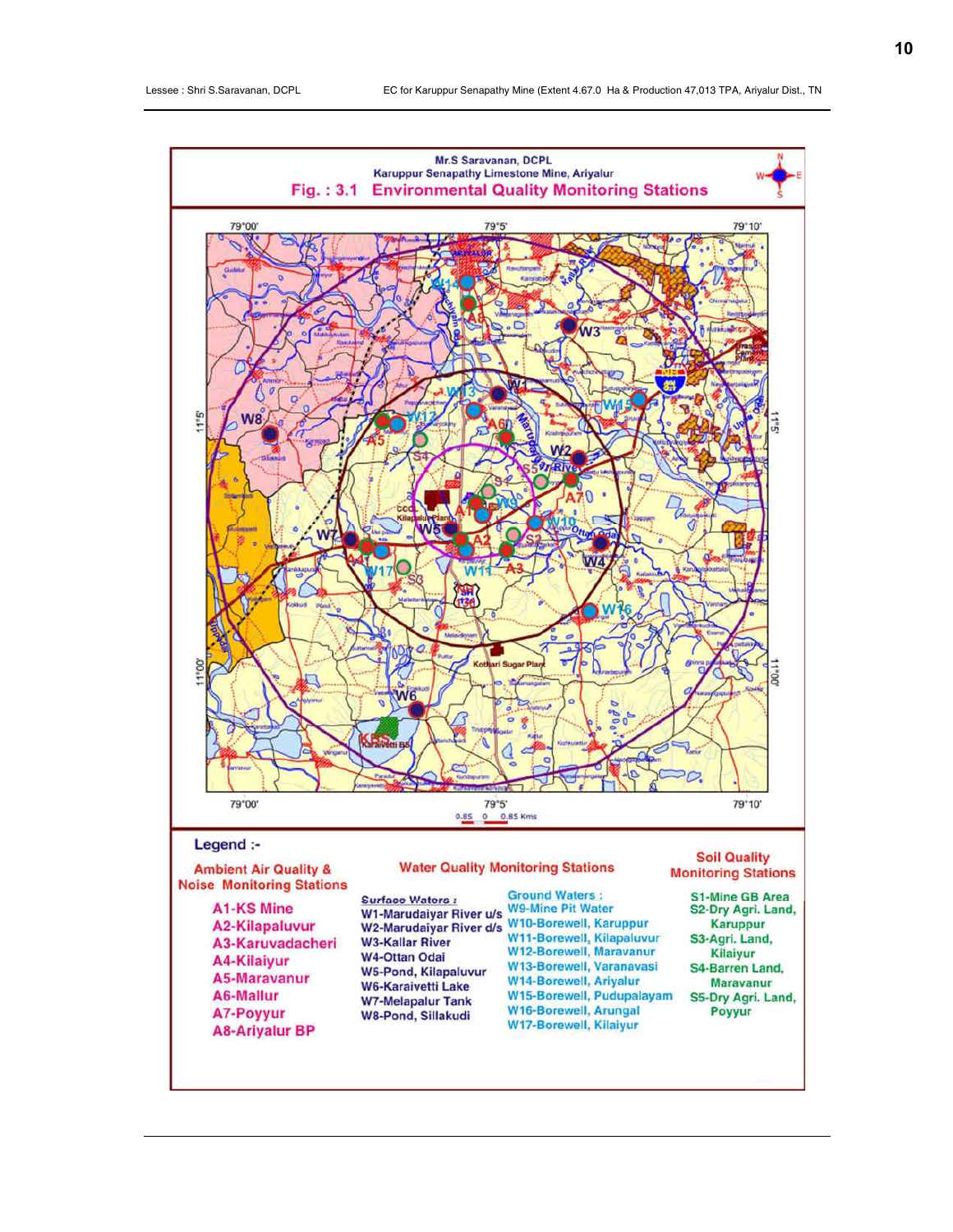The findings of baseline environmental status of the study area are summarized below :

- $\div$  The collected meteorological data during this season represented the local weather phenomena.
- $\cdot \cdot$  The monitored ambient air quality in the study area was found to be in compliance with the National Ambient Air Quality (NAAQ) 24-hourly Norms for Industrial, Residential, Rural and other areas.
- $\div$  Monitored Ambient Noise Levels (Leq) during day and night times were found to be well within the MoEF&CC Norms.
- \* The water quality of surface waters were found to be in compliance with CPCB Norms.
- $\cdot \cdot$  The ground water quality was found to be in compliance with the BIS:10500-2012 Norms.
- \* The soil in the study area would very well support vegetation after amending it suitably.
- Notified Karaivetti Bird Sanctuary is in the Study Area. No Reserved Forests in the Area. Domesticated animals only exist.
- $\div$  The area is thinly populated and basic amenities are available almost in all villages.

Thus, there is adequate buffer for the proposed Proposal in the physical, biological and edaphic environments of the study area.

### 3.0 Anticipated Environmental Impacts

Identification of all potential environmental impacts due to the Proposal are critically examined and major impacts (both Beneficial & Adverse) are studied. The impacts have been divided into two categories, viz. Localised and Cumulative. Being an existing Mine Proposal, it does not involve any major establishment or construction. For Cumulative Impact Assessment, existing industrial activities in the Study Area are considered (Table 4.1).

| SI.<br>No. | <b>Industry / Mine</b>                          | Extent &<br><b>Consented</b><br><b>Production</b> | <b>Bearing &amp; Contribution for</b><br><b>Cumulative Impact</b>                      |
|------------|-------------------------------------------------|---------------------------------------------------|----------------------------------------------------------------------------------------|
| 1          | Chettinad<br>Karuppur<br>Kilapaluvur Mine       | 26.145 Ha<br>0.76 MTPA                            | Not in operation.                                                                      |
| 2          | Karuppur<br>Vijay<br>Cement<br>Senapathy Mine   | 3.880 Ha<br>2,000 TPM                             | <b>Direction</b><br>In.<br>Upwind<br>and<br>cumulatively contributing.                 |
| 3          | Chettinad<br>Karuppur<br>Senapathy Mine         | 4.000 Ha<br>0.36 MTPA                             | Not in operation.                                                                      |
| 4          | <b>Chettinad Arungal Mine</b>                   | 67.730 Ha<br>0.80 MTPA                            | In Upwind Direction and contributing<br>cumulatively to Traffic Volume.                |
| 5          | Chettinad<br>Kilapaluvur<br><b>Cement Plant</b> | 5.5 MTPA<br>Cement & 45<br><b>MW CTPP</b>         | Downwind<br>In.<br>Direction<br>and<br>contributing cumulatively to Traffic<br>Volume. |

Table : 4.1 Industrial Activities considered for Cumulative Impact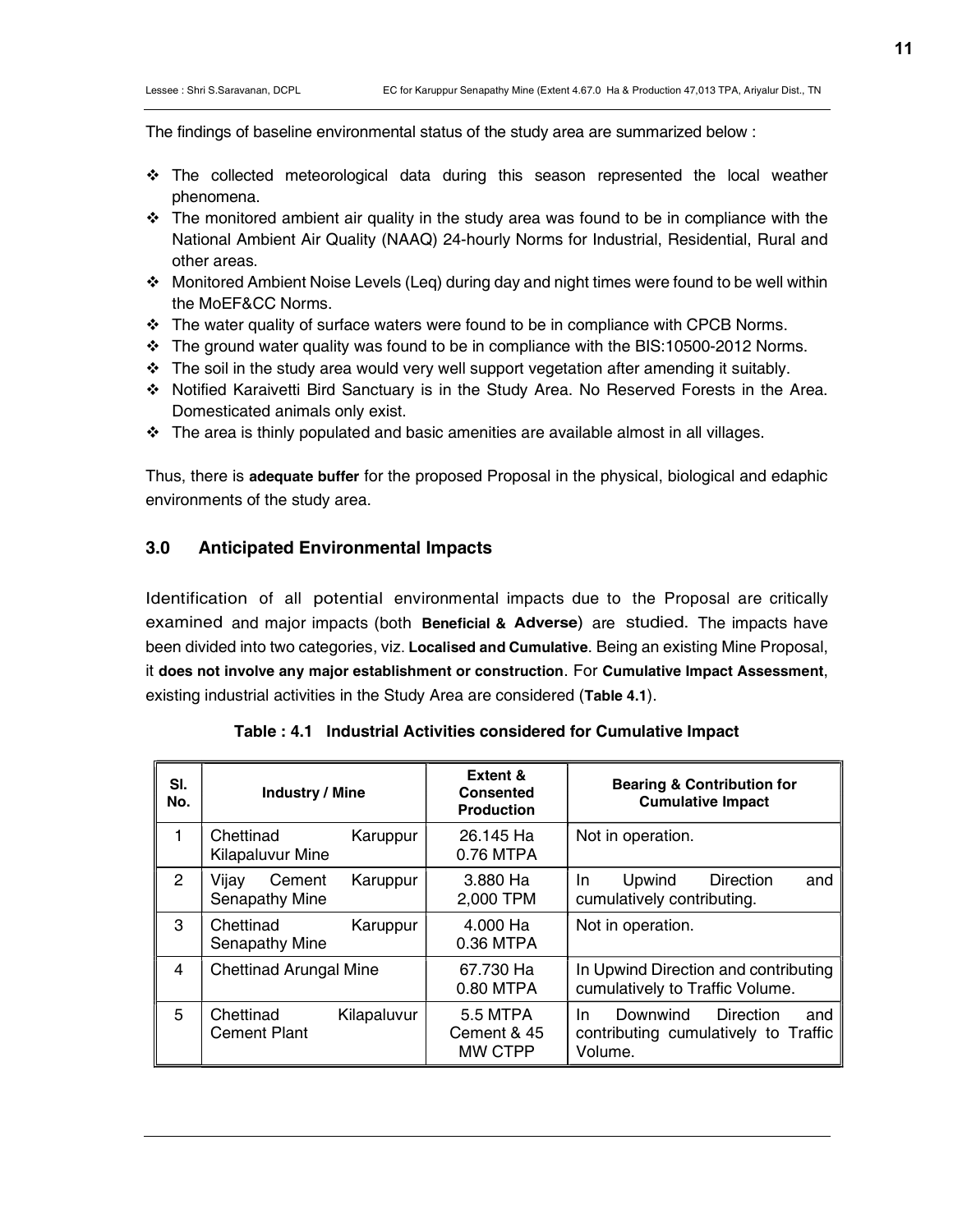**12**

Cumulative Impact has been assessed for the identified Industries and assumed that the pollution due to other existing Industrial/Mining activities have already been covered under baseline environmental status and continue to remain same till the operation of the project. The identified Impacts are given in Table 3.2.

|  | Table: 3.2 Identified Impacts |  |
|--|-------------------------------|--|
|--|-------------------------------|--|

| SI.<br>No.   | <b>Environmental Component &amp; Anticipated Impacts</b>                                                                                                                                                                                                                                                                                                                                                                                                                                                                                                                                                                                                                                                                                                    |
|--------------|-------------------------------------------------------------------------------------------------------------------------------------------------------------------------------------------------------------------------------------------------------------------------------------------------------------------------------------------------------------------------------------------------------------------------------------------------------------------------------------------------------------------------------------------------------------------------------------------------------------------------------------------------------------------------------------------------------------------------------------------------------------|
| $\mathbf{1}$ | Land Environment: At Conceptual Stage, out of 4.670 Ha Mine Area, 3.550 Ha<br>will be the mine pit which will be left as Water Reservoir for harvesting the Rain<br>Water. About 0.010 Ha will be for Office & Infrastructures, 0.030 Ha will be under<br>Roads. About 0.270 Ha (5.8% coverage) will be covered under Green Belt.<br>Cumulatively, 34.025 Ha land will be under Mining Use in the vicinity. Kankar<br>Quarries are yet to be commissioned. By keeping the same Production Quantity of<br>47,013 TPA, the entire quantity will be exploited in another 10 years.                                                                                                                                                                             |
|              | Mechanized Non-Conventional Opencast Quarrying, without Drilling and Blasting,<br>will be adopted with deployment of Rock Breakers. No Ground Vibration due to<br>mining. There will be no developmental work and no generation of Solid wastes.<br>Hence, no Top Soil/OB Dump in the Lease Area. Thus, no significant impact<br>anticipated on Land environment.                                                                                                                                                                                                                                                                                                                                                                                           |
| 2            | <b>Traffic Volume</b> : The proposed daily Production will be 160 TPD ROM. With 4<br>Taurus Tippers @ 2 Trips in a day, about 16 Tipper movements will be there (2-<br>ways). NH-81 runs near to the Leases which is the Mineral Transportation Route<br>from the Mine to DCPL Cement Plant at 50 km via Kilapaluvur & Samayapuram.<br>NH-136 runs through Kilapaluvur. For assessing the baseline status, the Traffic<br>Survey based on Indian Road Congress-IRC: 64/106 Norms were carried out at<br>Kilapaluvur Junction (Nh-81 & NH-136) during a Week Day (Wednesday;<br>12.02.2020) and also during Week end (Sunday; 16.02.2020). Based on the Survey,<br>the existing Traffic Volume at the Junction is computed in Passenger Car Units<br>(PCUs). |
|              | At present, 8,088.5 PCU/day (337.02 PCU/hr.) was the traffic volume at the<br>Junction. There will be an addition of 16 Tippers movement due to the Mine Ore<br>Transportation. It is 35.2 PCU/day addition at Kilapaluvur Junction. Cumulatively,<br>8,123.7 PCU/day (338.49 PCU/hr.) would be the traffic volume at the Junction. The<br>increase by 1.47 PCU/hr. will not have any significant impact on the traffic volume.<br>The proposed 4-Lane NH-81 will be adequate to handle the proposed traffic volume<br>due to the Project.                                                                                                                                                                                                                  |
| 3            | Air Quality: Mining, Loading and Transporting activities would generate both<br>fugitive dust emissions and smoke from HEM Machineries/Equipments &<br>Transporting Tippers. Fugitive emissions are predicted by using standard equations<br>given in 'Indian Mine and Engineering Journal' and suggested by USEPA (Emission<br>Factors as referred in AP-42) for Mining & Allied activities. Accordingly, the<br>computed values for various activities are :                                                                                                                                                                                                                                                                                              |
|              | Mineral Excavation : $1.61 \times 10^{-7}$ g/sec<br>: $1.97 \times 10^{-7}$ g/sec<br>Loading<br>Haulage<br>: $1.99 \times 10^{-6}$ g/sec.                                                                                                                                                                                                                                                                                                                                                                                                                                                                                                                                                                                                                   |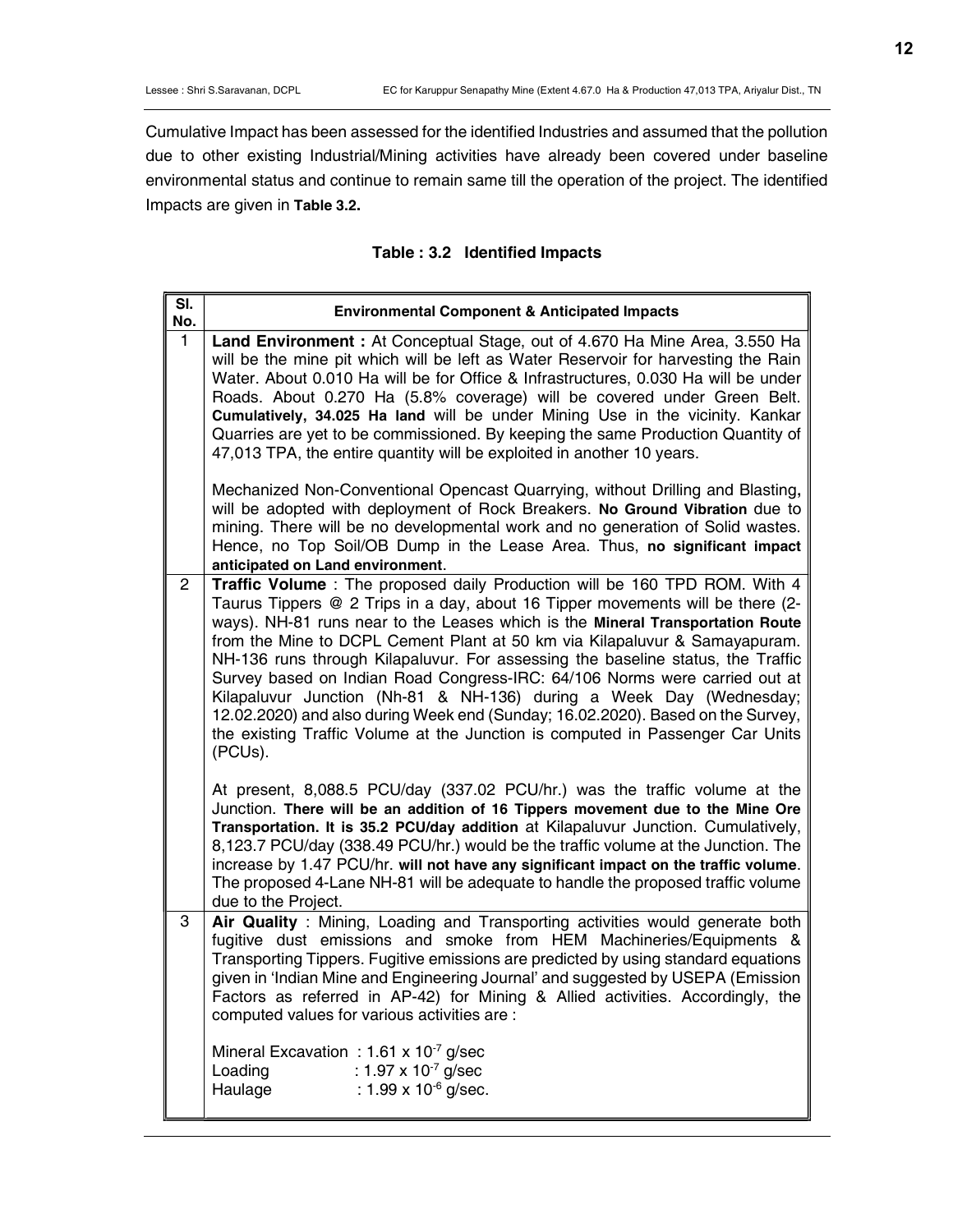| SI.<br>No. |                                                                                                                                                                                                                                                                                                                                                                                                                                                                                                                                                |                                                                                                                                                                                                                                                                                                                                                                                                                                                                                                                                                                                                                                                                                                                                                                                                             | <b>Environmental Component &amp; Anticipated Impacts</b> |  |               |                                 |  |                  |  |                   |  |  |
|------------|------------------------------------------------------------------------------------------------------------------------------------------------------------------------------------------------------------------------------------------------------------------------------------------------------------------------------------------------------------------------------------------------------------------------------------------------------------------------------------------------------------------------------------------------|-------------------------------------------------------------------------------------------------------------------------------------------------------------------------------------------------------------------------------------------------------------------------------------------------------------------------------------------------------------------------------------------------------------------------------------------------------------------------------------------------------------------------------------------------------------------------------------------------------------------------------------------------------------------------------------------------------------------------------------------------------------------------------------------------------------|----------------------------------------------------------|--|---------------|---------------------------------|--|------------------|--|-------------------|--|--|
|            | AERMOD View Software is used for Predicting the maximum Ground Level<br>Concentration (GLC) of the Pollutant PM10 (as other Pollutant Levels are in<br>insignificant levels) including the Transportation Impact. The maximum incremental<br>GLC of PM10 is found to be $0.006$ ug/m <sup>3</sup> due to the Lease operation including<br>Transportation (Cumulative). The predicted value will not have any significant<br>impact on the Air Environment. Adequate Buffer (60.59%) exist in the Air<br>Environment for the proposed activity. |                                                                                                                                                                                                                                                                                                                                                                                                                                                                                                                                                                                                                                                                                                                                                                                                             |                                                          |  |               |                                 |  |                  |  |                   |  |  |
| 4          | Noise Levels : There will be no Drilling and Blasting in the Mine and thus, no<br>vibration. Excavation, Loading and Transportation activities are the sources of<br>Noise. The noise levels due to the HEM operations would be maintained at <85<br>db(A) at a distance of 1.5 m from the sources for 8-hours exposure. Ambient Noise<br>level at the boundaries would be maintained $<$ 55 dB(A) during day times and $<$ 45<br>dB(A) during night times, well within the MoEF&CC Norms for Residential and Rural<br>Areas.                  |                                                                                                                                                                                                                                                                                                                                                                                                                                                                                                                                                                                                                                                                                                                                                                                                             |                                                          |  |               |                                 |  |                  |  |                   |  |  |
| 5          | <b>Water Environment :-</b>                                                                                                                                                                                                                                                                                                                                                                                                                                                                                                                    |                                                                                                                                                                                                                                                                                                                                                                                                                                                                                                                                                                                                                                                                                                                                                                                                             |                                                          |  |               |                                 |  |                  |  |                   |  |  |
|            |                                                                                                                                                                                                                                                                                                                                                                                                                                                                                                                                                | <b>Impact on Surface Waters: As per Micro Watershed Atlas of India, the Lease Area</b><br>falls in Micro Watershed Map 4B1B3b6. The first order streams originate in eastern<br>parts of the watershed, join and flow as Ottan Odai. There is no nallah crossing in<br>the mine vicinity. No surface water connectivity to Marudaiya River. Also, there is<br>no Mine Pit Water Discharge. Thus, there will not be any impact on the Surface Waters<br>due to the Mine.<br><b>Impact on Ground Waters:</b> As per TWAD Data, 70 year Normal Rainfall of Ariyalur<br>Rain Gauge Station is 1,096 mm. Pre-Project & Post-Project Runoffs from the ML<br>Area during rainy periods are estimated as per Manual of Artificial Recharge of<br>Ground Water (CGWB, 2007) and given below:<br>Pre-Project Runoffs: |                                                          |  |               |                                 |  |                  |  |                   |  |  |
|            |                                                                                                                                                                                                                                                                                                                                                                                                                                                                                                                                                |                                                                                                                                                                                                                                                                                                                                                                                                                                                                                                                                                                                                                                                                                                                                                                                                             | Land<br><b>Use</b>                                       |  | Area,         | Rainfall,                       |  | Runoff<br>Coeff. |  | Runoff,           |  |  |
|            |                                                                                                                                                                                                                                                                                                                                                                                                                                                                                                                                                |                                                                                                                                                                                                                                                                                                                                                                                                                                                                                                                                                                                                                                                                                                                                                                                                             | Mining                                                   |  | sq.m<br>46700 | m<br>1.096                      |  | 0.20             |  | KL/yr.<br>10,237  |  |  |
|            |                                                                                                                                                                                                                                                                                                                                                                                                                                                                                                                                                |                                                                                                                                                                                                                                                                                                                                                                                                                                                                                                                                                                                                                                                                                                                                                                                                             | Lease                                                    |  |               |                                 |  |                  |  |                   |  |  |
|            |                                                                                                                                                                                                                                                                                                                                                                                                                                                                                                                                                |                                                                                                                                                                                                                                                                                                                                                                                                                                                                                                                                                                                                                                                                                                                                                                                                             |                                                          |  |               | <b>Pre-Project Runoff Total</b> |  |                  |  | 10,237            |  |  |
|            | Post-Project Runoffs:                                                                                                                                                                                                                                                                                                                                                                                                                                                                                                                          |                                                                                                                                                                                                                                                                                                                                                                                                                                                                                                                                                                                                                                                                                                                                                                                                             |                                                          |  |               |                                 |  |                  |  |                   |  |  |
|            |                                                                                                                                                                                                                                                                                                                                                                                                                                                                                                                                                |                                                                                                                                                                                                                                                                                                                                                                                                                                                                                                                                                                                                                                                                                                                                                                                                             | <b>Land Use</b>                                          |  | Area,         | Rainfall,                       |  | Runoff           |  | Runoff,           |  |  |
|            |                                                                                                                                                                                                                                                                                                                                                                                                                                                                                                                                                | Mine Pit                                                                                                                                                                                                                                                                                                                                                                                                                                                                                                                                                                                                                                                                                                                                                                                                    |                                                          |  | sq.m<br>35500 | m<br>1.096                      |  | Coeff.<br>0.85   |  | KL/yr.<br>33071.8 |  |  |
|            |                                                                                                                                                                                                                                                                                                                                                                                                                                                                                                                                                | Roads/Paved                                                                                                                                                                                                                                                                                                                                                                                                                                                                                                                                                                                                                                                                                                                                                                                                 |                                                          |  | 400           | 1.096                           |  | 0.65             |  | 284.96            |  |  |
|            |                                                                                                                                                                                                                                                                                                                                                                                                                                                                                                                                                | Open Land                                                                                                                                                                                                                                                                                                                                                                                                                                                                                                                                                                                                                                                                                                                                                                                                   |                                                          |  | 8100          | 1.096                           |  | 0.20             |  | 1775.52           |  |  |
|            |                                                                                                                                                                                                                                                                                                                                                                                                                                                                                                                                                |                                                                                                                                                                                                                                                                                                                                                                                                                                                                                                                                                                                                                                                                                                                                                                                                             | Green Belt                                               |  | 2700          | 1.096                           |  | 0.15             |  | 443.88            |  |  |
|            |                                                                                                                                                                                                                                                                                                                                                                                                                                                                                                                                                | <b>Post-Project Runoff Total</b><br>35,576                                                                                                                                                                                                                                                                                                                                                                                                                                                                                                                                                                                                                                                                                                                                                                  |                                                          |  |               |                                 |  |                  |  |                   |  |  |
|            | About 10,237 KL/Year is the Pre-Project Runoffs and 35,576 KL/Year is the Post<br>Project Runoffs. About 1,500 KL/Year will be utilized as Raw Water for the Mine.<br>The Balance Quantity of 23,839 KL/Year will be recharging the Ground Water-table                                                                                                                                                                                                                                                                                         |                                                                                                                                                                                                                                                                                                                                                                                                                                                                                                                                                                                                                                                                                                                                                                                                             |                                                          |  |               |                                 |  |                  |  |                   |  |  |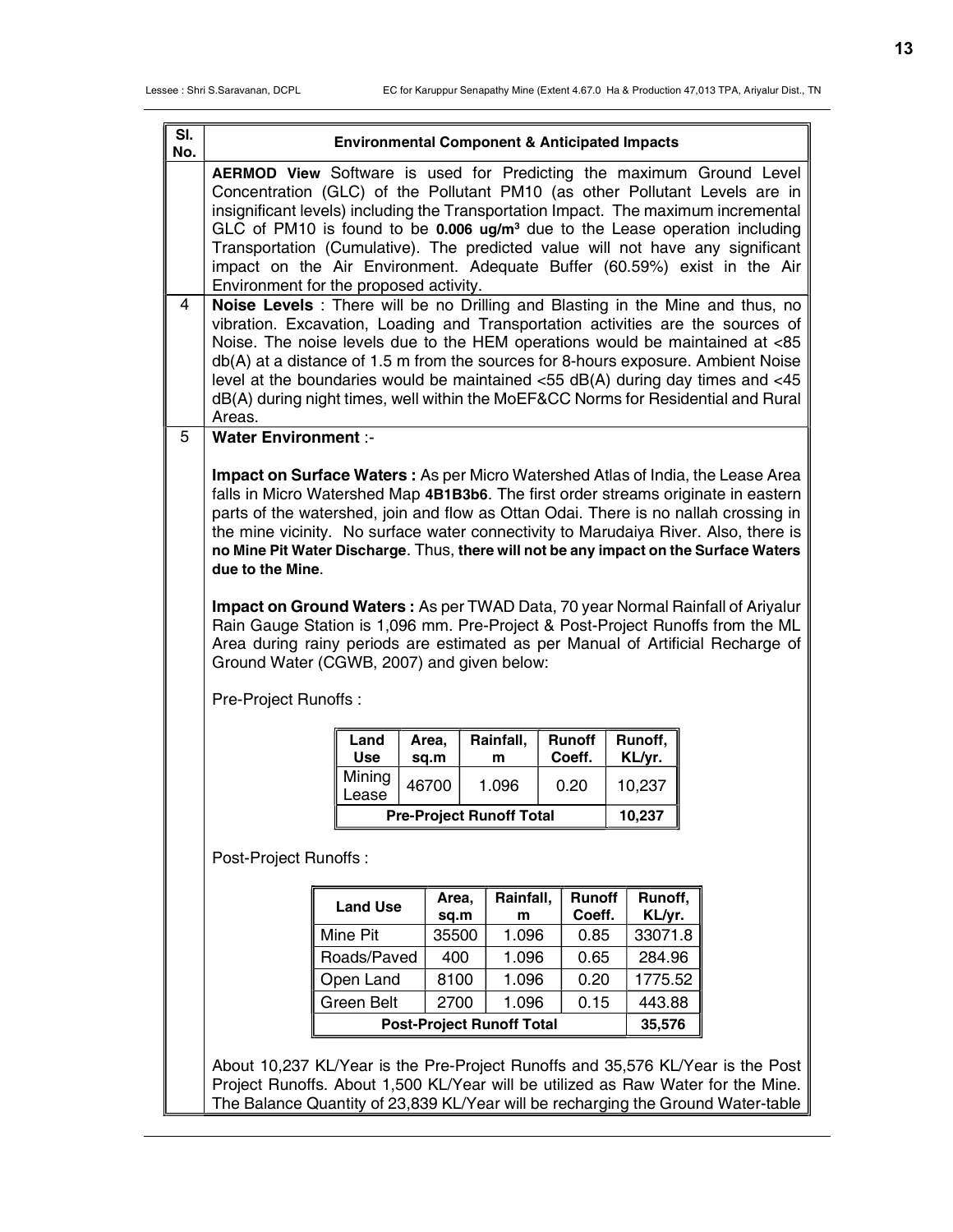| SI.<br>No. | <b>Environmental Component &amp; Anticipated Impacts</b>                                                                                                                                                                                                                                                                                                                             |
|------------|--------------------------------------------------------------------------------------------------------------------------------------------------------------------------------------------------------------------------------------------------------------------------------------------------------------------------------------------------------------------------------------|
|            | in the Mine vicinity. Also, there will be no Ground Water-table Intersection due to<br>the Mining and thus, no significant impact on the Ground Water regime.                                                                                                                                                                                                                        |
| 6          | Biological Environment: There is no tree cutting or loss of forest cover due to the<br>Project and hence there is no need for any compensatory afforestation. There is no<br>habitat fragmentation or blocking of migratory corridors due to Project activities.<br>Thus, there will not be any significant impact on the existing flora-fauna of the area.                          |
|            | Anticipated Impacts on Agriculture: ML area is surrounded by Mineral bearing<br>areas, barren lands and dry agricultural lands within 1.0 km area. As the baseline<br>AAQ are in lower levels as well as the Predicted GLC is very low/insignificant, there<br>will not be any impact on the surrounding dry agricultural lands due to the Project.                                  |
| 7          | Socio-economics : Project will employ about 20 persons directly and 30 persons<br>indirectly. The direct & indirect employment, CER & CSR activities, etc., will have a<br>positive impact on the Socioeconomic Structure of the area. As part of Corporate<br>Social Responsibility (CSR), various socio-economic measures will be carried out.<br>The main CSR Activities include: |
|            | Safe Drinking Water.<br>❖                                                                                                                                                                                                                                                                                                                                                            |
|            | Promotion of Education.<br>❖                                                                                                                                                                                                                                                                                                                                                         |
|            | Promotion of Healthcare facilities.<br>❖<br>❖                                                                                                                                                                                                                                                                                                                                        |
| 8          | Rural Development Projects.<br><b>Occupational Health :-</b>                                                                                                                                                                                                                                                                                                                         |
|            |                                                                                                                                                                                                                                                                                                                                                                                      |
|            | Lessee is committed to provide a Safety & Healthy working conditions. Personal<br>Protective Equipment (PPEs) are provided for all employees working in the Mine.                                                                                                                                                                                                                    |

## 4.0 Environmental Monitoring Programme

For effective implementations of Environmental Management Plan (EMP), Lessee will have the Monitoring Cell. The quality of air, noise, water, soil, etc. will be monitored at the identified locations as per MoEF&CC/TNPCB Norms by appointing an accreditated external agency. The periodical reports shall be submitted to TNPCB monthly, IBM Quarterly and MoEF&CC Monitoring Cell & SEIAA as Half Yearly Status Reports.

### 5.0 Additional Studies

Detailed Risk Assessment and mitigative measures are delineated and an effective Disaster Management Plan, for natural and man-made disasters, is also submitted.

## 6.0 Project Benefits

Environmental Benefits : Effective utilization of the Mineral for Cement manufacturing is a Mineral Conservation Measure.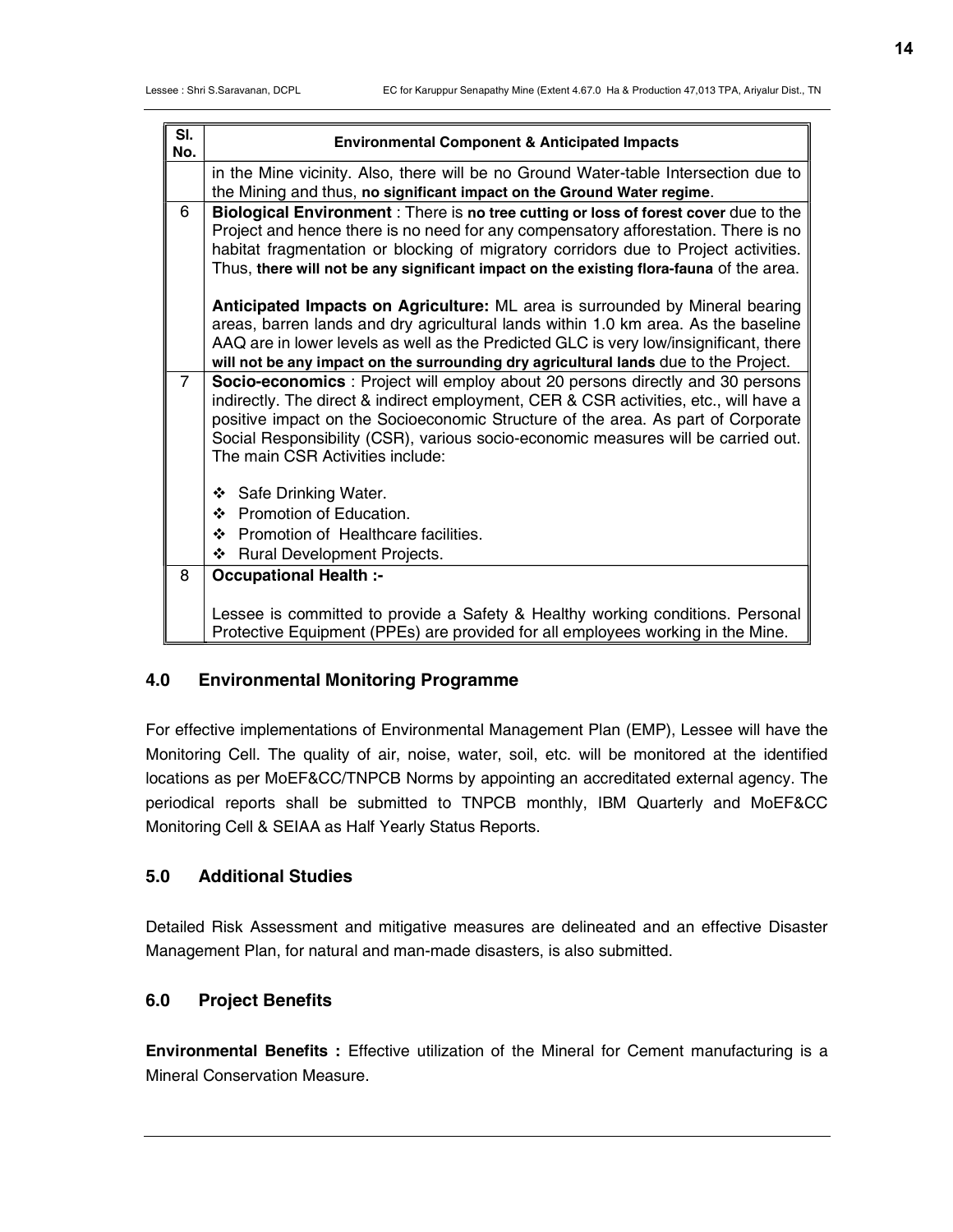Financial Benefits :An amount of Rs.2.00 Lakhs/annum has been earmarked for Corporate Social Responsibility (CSR) Budget. As per MMDR Act 2015, 30% of Royalty Amount will be earmarked for District Mineral Foundation (DMF) and the amount will be spent for the benefit of local village in the Mine Area.

Social Benefits : Project will employ about 20 persons directly and 30 persons indirectly. The direct & indirect employment, CSR/CER activities, etc., will have a positive impact on the Socioeconomic Structure of the area.

#### 7.0 Environmental Management Plan

The Mining operations will be carried out scientifically as per approved Mining Plan, stipulated EC & CFO Conditions, DGMS Norms, etc. EMP Measures proposed for Operation Phase are given in Table 7.1.

| SI.<br>No.   | <b>Environmental Component &amp; Proposed EMP Measures</b>                                                                                                                                                                                                                                                                                                                                                                                                                                                                                                                         |  |  |  |  |  |
|--------------|------------------------------------------------------------------------------------------------------------------------------------------------------------------------------------------------------------------------------------------------------------------------------------------------------------------------------------------------------------------------------------------------------------------------------------------------------------------------------------------------------------------------------------------------------------------------------------|--|--|--|--|--|
| 1            | <b>Land Environment:-</b>                                                                                                                                                                                                                                                                                                                                                                                                                                                                                                                                                          |  |  |  |  |  |
|              |                                                                                                                                                                                                                                                                                                                                                                                                                                                                                                                                                                                    |  |  |  |  |  |
|              | Earthen bunds are to be provided along the boundaries to arrest wash-offs.<br>❖                                                                                                                                                                                                                                                                                                                                                                                                                                                                                                    |  |  |  |  |  |
|              | ❖ Garland drains are to be maintained around the Lease.                                                                                                                                                                                                                                                                                                                                                                                                                                                                                                                            |  |  |  |  |  |
|              | ❖ Periodical Maintenance of garland drains shall be done.                                                                                                                                                                                                                                                                                                                                                                                                                                                                                                                          |  |  |  |  |  |
|              | ❖ Green Belt shall be maintained along the Lease boundaries and Safety Barriers.                                                                                                                                                                                                                                                                                                                                                                                                                                                                                                   |  |  |  |  |  |
| $\mathbf{2}$ | Transportation :-                                                                                                                                                                                                                                                                                                                                                                                                                                                                                                                                                                  |  |  |  |  |  |
|              | Tippers shall be fully covered with Tarpaulin to avoid any spillage on<br>❖<br>transportation.<br>❖ No overloading of Tippers is allowed strictly.<br>Safe Speed Limit has to be enforced and monitored continuously.<br>❖<br>❖ Compliance to 'Pollution under Control' Certification has to be ensured for the<br>Tippers.<br>❖ Restriction of Truck parking in the Public Road shall be implemented.<br>❖ Regular and preventive maintenance of transport vehicles has to be ensured.<br>Effective Green Belt with thick foliage has to be maintained along the haul roads.<br>※ |  |  |  |  |  |
| 3            | Air Quality :-                                                                                                                                                                                                                                                                                                                                                                                                                                                                                                                                                                     |  |  |  |  |  |
|              |                                                                                                                                                                                                                                                                                                                                                                                                                                                                                                                                                                                    |  |  |  |  |  |
|              | ❖ Water sprinkling on the excavating areas, loading point, haul roads, etc. has to                                                                                                                                                                                                                                                                                                                                                                                                                                                                                                 |  |  |  |  |  |
|              | be carried out.                                                                                                                                                                                                                                                                                                                                                                                                                                                                                                                                                                    |  |  |  |  |  |
|              | ❖ Covering of trucks/tippers with tarpaulin is to be done during the Mineral                                                                                                                                                                                                                                                                                                                                                                                                                                                                                                       |  |  |  |  |  |
|              | transportation.                                                                                                                                                                                                                                                                                                                                                                                                                                                                                                                                                                    |  |  |  |  |  |

|  | Table: 7.1 Proposed EMP Measures |
|--|----------------------------------|
|--|----------------------------------|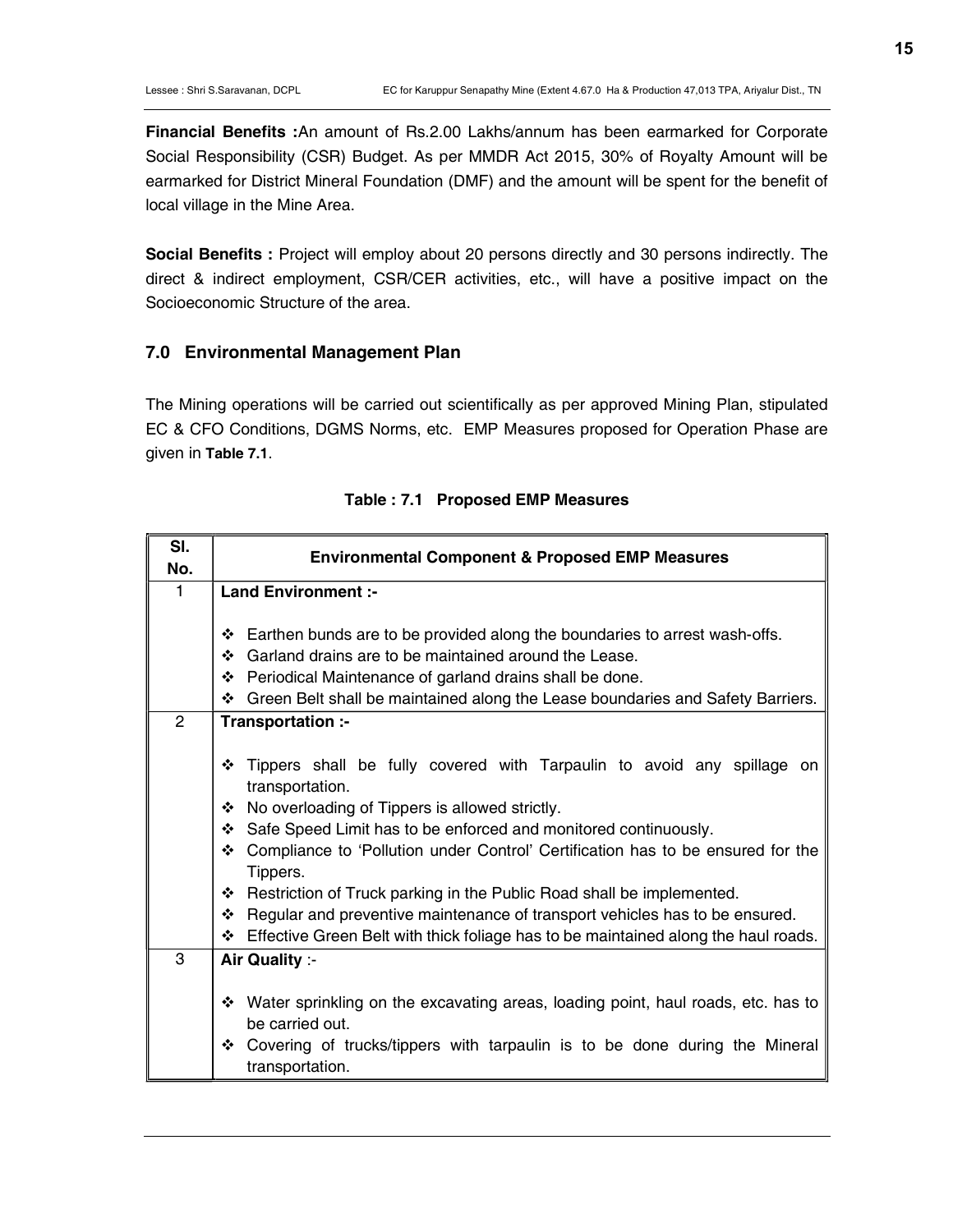| SI.<br>No. | <b>Environmental Component &amp; Proposed EMP Measures</b>                                                                                     |
|------------|------------------------------------------------------------------------------------------------------------------------------------------------|
|            | * Over loading of Tippers shall be avoided to control the spillages during<br>transportation.                                                  |
|            | Periodical maintenance of quarrying equipments has to be carried out.<br>❖                                                                     |
|            | ❖ Periodical check up of vehicles for 'Emission Under Control' Certificate is to be<br>ensured.                                                |
|            | ❖ Effective Green Belt with thick foliage has to be maintained along the boundaries.                                                           |
|            | * Ambient Quality has to be periodically monitored in the Lease vicinity.                                                                      |
|            | The monitored data are to be periodically submitted as half-yearly Compliance<br>❖                                                             |
|            | Reports to SEIAA-TN & Regional Office, MoEF&CC, Chennai.                                                                                       |
| 4          | Noise Levels :-                                                                                                                                |
|            | ❖ Deploying HEM equipments will be with in-built acoustic mechanism for reducing<br>noise.                                                     |
|            | ❖ Provision of silencers is to be made to control the noise generated by the<br>machines.                                                      |
|            | ❖ Provision of ear muffs/ear plugs are to be provided the Workers in higher noise<br>zones.                                                    |
|            | ❖ Effective Green Belt has to be maintained along the lease boundary to act as<br>acoustic barriers.                                           |
|            | * Ambient as well as Workzone Noise Levels are to be periodically monitored and<br>the Reports submitted to the Authorities.                   |
| 5          | <b>Water Environment :-</b>                                                                                                                    |
|            | $\div$ Earthen bunds are to be provided along the boundaries to arrest wash-offs.                                                              |
|            | ❖ Garland drains are to be constructed around the Lease.                                                                                       |
|            | Settling Pond has to be provided to the Garland drains, to settle the Suspended<br>❖<br>Solids, before its utilization.                        |
|            | ❖ Periodical Maintenance of garland drains shall be done.                                                                                      |
|            | Green Belt shall be maintained along the Lease boundaries and Safety Barriers.<br>❖                                                            |
|            | Mine Pits will be converted into a Water Reservoir to recharge the Ground Water-<br>❖<br>table.                                                |
|            | * Water Quality has to be periodically monitored in the Lease vicinity.                                                                        |
|            | The monitored data are to be periodically submitted as half-yearly Compliance<br>❖<br>Reports to SEIAA-TN & Regional Office, MoEF&CC, Chennai. |
| 6          | <b>Biological Environment :-</b>                                                                                                               |
|            | Effective Green Belt developed has to be maintained with good Survival Rate till<br>❖<br>Conceptual Stage.                                     |
|            | Native species shall be preferred for the Green Belt.<br>❖                                                                                     |
| 7          | Socio-economics :-                                                                                                                             |